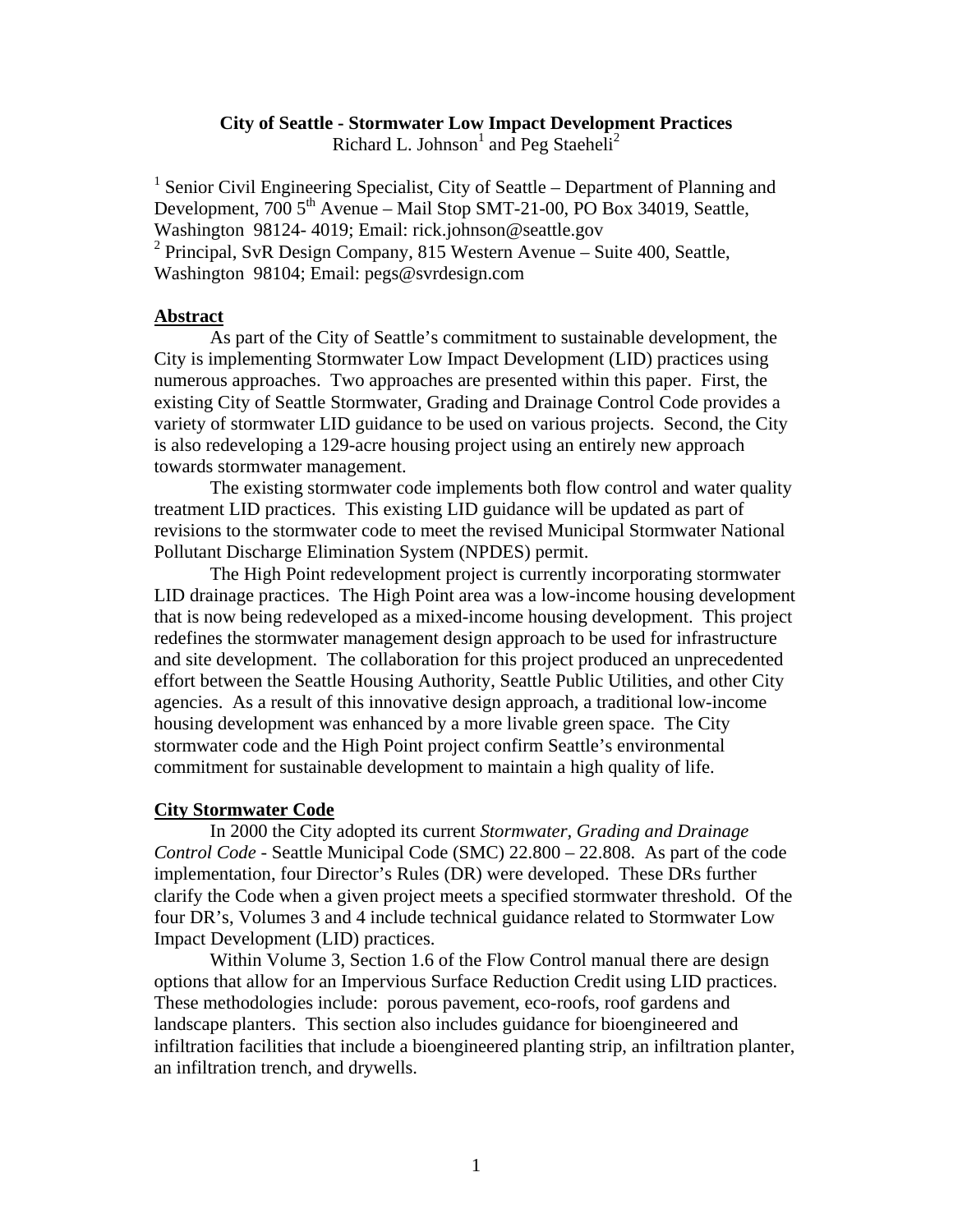Within Volume 4, Section 3 of the Stormwater Treatment manual there is biofiltration facility design guidance for swales and filter strips. Section 5 of this manual also includes media filtration design guidance.

 To further assist the general public with understanding various aspects of the stormwater requirements and to make suggestions for how to complete their projects, the City developed Client Assistance Memos (CAM). The CAM's 500 series is used only for only drainage related information. For example, CAM 515 – "Green Parking Lots" provides stormwater LID guidance for addressing flow control and water quality. This includes using permeable pavement, swales, and infiltration trenches.

## **City Stormwater Code Revision**

 In early 2004, the City began the process of revising existing *Stormwater, Grading and Drainage Control Code* and the DR's. Since last updating the City stormwater code in 2000, many changes have taken place that requires updating the code.

 An overriding factor for revising City stormwater code is the renewal of the Municipal Stormwater NPDES Permit, of which the City of Seattle is a NPDES Phase-I community. This NPDES permit update will include guidance outlined in the Washington State Department of Ecology's *Stormwater Management Manual for Western Washington (Revised 2005)*. This State stormwater manual includes LID practices that will be added to the City code.

 The stormwater code revision will improve upon existing stormwater LID practices and include the latest industry practices. The code revision will also modify permit thresholds to better implement LID features for the type of development and redevelopment occurring.

 The City code revision will also utilize stormwater LID information published by the Washington State Puget Sound Action Team's *Low Impact Development Manual* (January 2005). As part of the code revision, the City will also seek to align with stormwater building certification elements of the U.S. Building Council's Leadership in Environment and Energy Development (LEED®) program.

The stormwater code revision is scheduled for completion in early 2007.

#### **High Point Redevelopment Project - Introduction**

 In advance of the stormwater code revision being completed to incorporate more stormwater LID practices, a City ordinance was passed in 2003 that allowed for SHA's 129-acre High Point redevelopment project requiring stormwater LID features throughout the development. Construction on phase 1 of the two-phase project began in June 2003, with phase 2 to be completed in 2009. The redevelopment project consists of 1,600 residential mixed-income housing units and integrates an existing City Natural Drainage System (NDS) concept throughout a large and high-density residential area. The NDS system is the first of this scale to be incorporated into a new urban subdivision as part of the street grid while also creating a network of connected vegetated and grass-lined swales. This approach achieves a balance between neighborhood green space, pedestrian safety, and water quality improvements.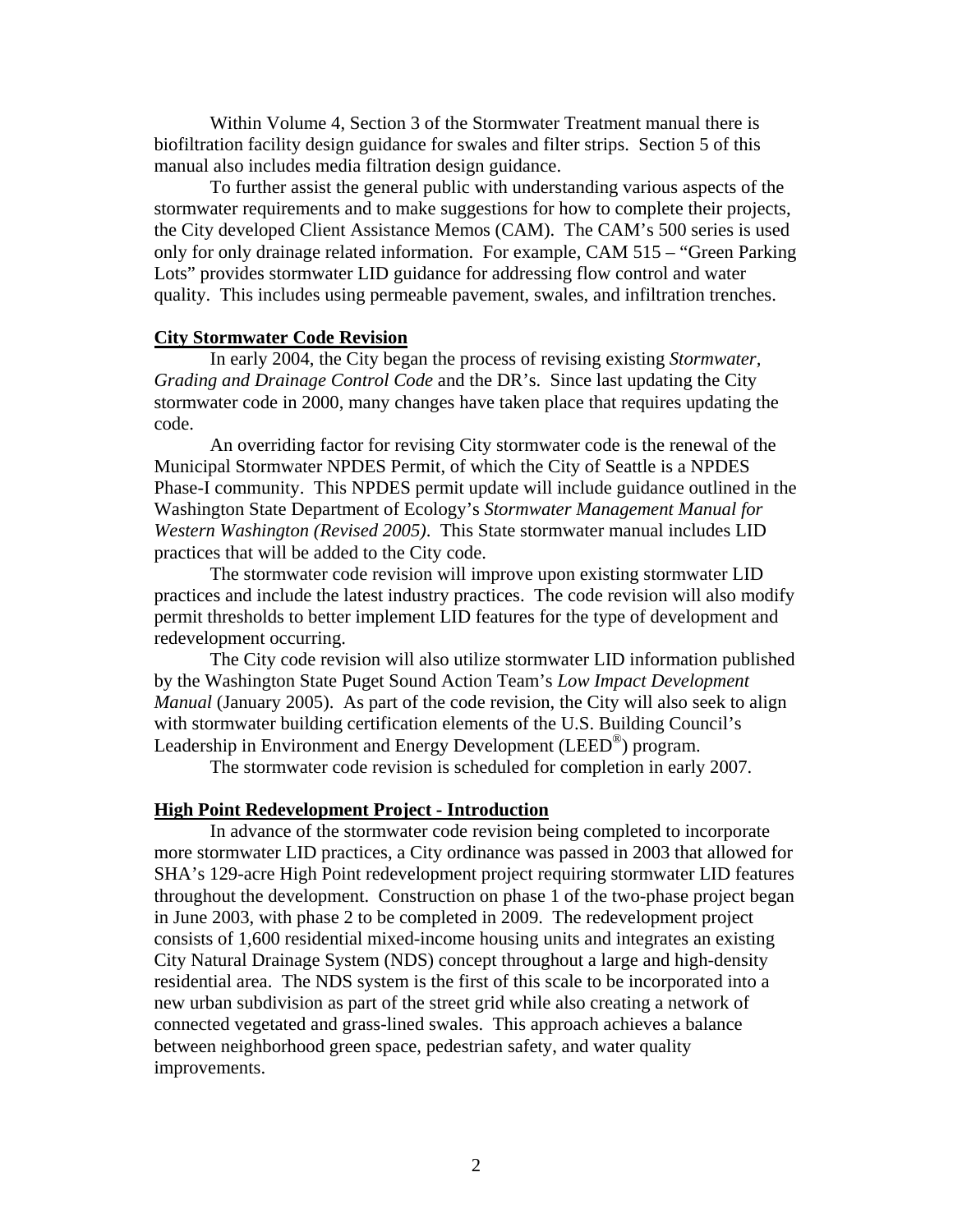The High Point revitalization is a partnership between the Seattle Housing Authority (SHA), Federal Housing and Urban Development (HUD), the City of Seattle, and several community-based groups. Aside from the housing and infrastructure redevelopment of the site, project plans also include numerous public amenities such as new parks, a neighborhood center, trails, a public library, a health center, and a commercial site. One of the major commitments of the project team is to develop the project in such a way as to have a net positive impact on the environment. The NDS strategy is an innovative and very important component of this commitment.

 The High Point project area is approximately 10% of the Longfellow Creek Watershed, providing an opportunity to improve water quality and stream flows to Longfellow Creek, and thus recovers depleted Coho Salmon runs. Seattle Public Utilities' (SPU) proposal to integrate an innovative drainage system into this predominately townhouse style housing development was uncharted territory. Discussions, analysis and planning took approximately two years. SHA collaborated with the City to achieve approval of the subdivision plan for the NDS that consists of a network of swales, ponds and multi-functional open space throughout the 34 blocks of Right-of-Way (ROW).

 This innovative approach modified the usual design review process by including City plan reviewers, SHA staff, the design team and technical experts in a design Charette to negotiate the use of above and below ground streetscape. Charette participants gained a better understanding of other disciplines and interdepartmental issues. They also recognized the need to focus on "performance" rather than "standards" to meet the goal of balancing community and ecological needs. Following the Charette, the focus was on incorporating methods to ease future permitting while also maintaining City control for stormwater management. After considerable discussion, drainage restrictions were included in the subdivision's recorded documents and future homeowner association's covenants.

 In Seattle, the term "natural drainage system" is used to describe a category of drainage capital improvement projects that strive to meet multiple goals within street ROW, which account for 25% of Seattle's total land surface. The NDS program goals include infiltration, flow attenuation, filtering and bio-remediation of pollutants by soils and plants, reduced impervious surface, increased vegetation, and related pedestrian amenities. These NDS projects use natural features to mimic the functions of nature lost to urbanization and they include open spaces, vegetated swales, stormwater cascades, and small wetland ponds. At the heart of all NDS projects are the plants and trees, and the deep, healthy amended soils that support them. All three combine to form a living infrastructure that, unlike detention pipes and vaults, increases in functional value over time.

## **Background and Physical Overview**

 The Longfellow Creek Watershed collects stormwater runoff from an area of approximately 1,730 acres and outfalls into the Puget Sound. The watershed started feeling the effects of land development as early as the 1900's. Physical barriers, piping of creek sections, unrestricted flow, and no water quality treatment reduced salmon return. Longfellow Creek is a high-priority, salmon-bearing watershed and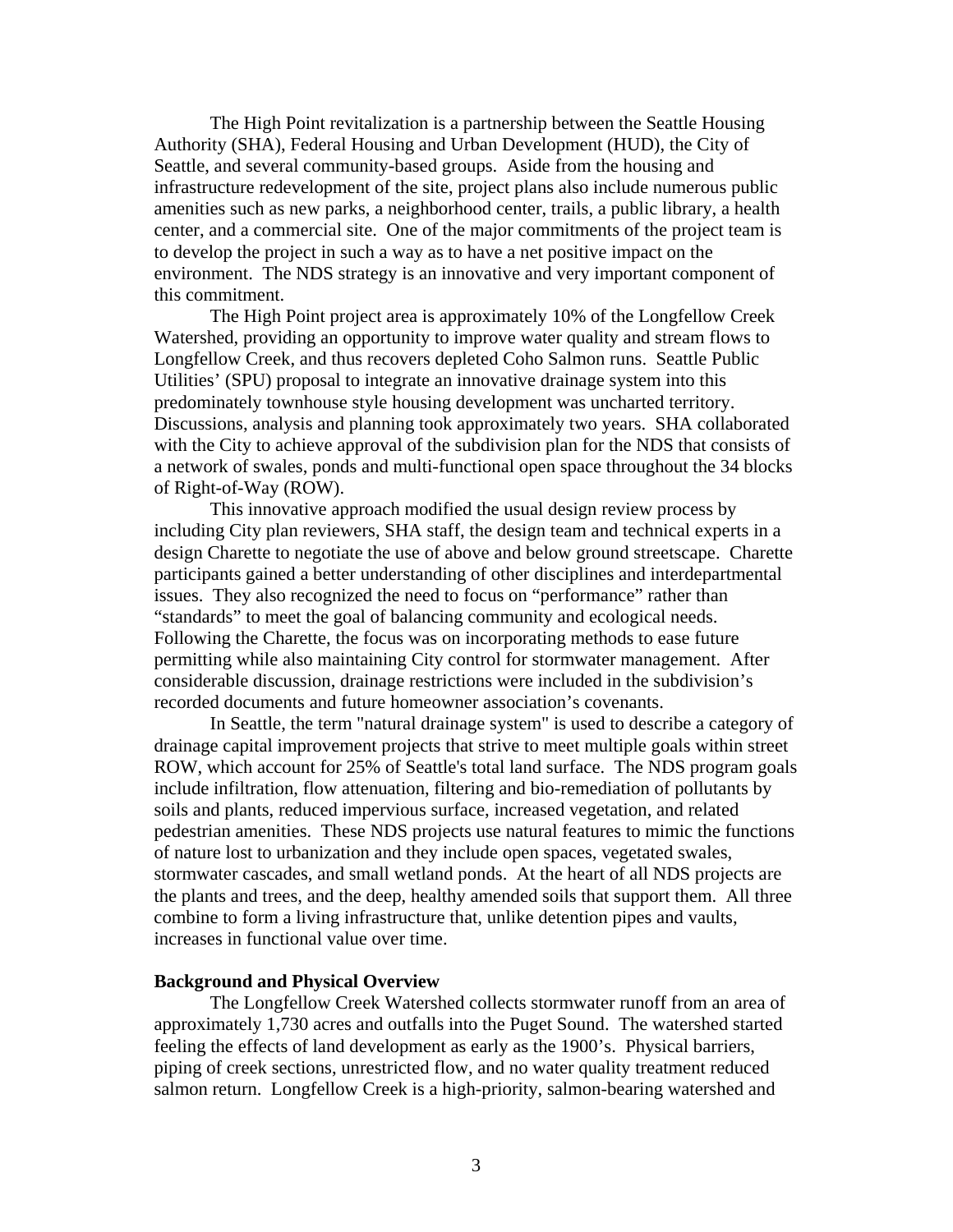has been identified by "the community and the City as a significant and valuable resource." The High Point development area plays a "particularly important role in the City's environmental stewardship responsibilities" (11/5/02 Memorandum of Agreement) for the Longfellow Creek Watershed.

 During the planning of High Point, SHA was approached by SPU to develop a NDS strategy for the entire project as part of an Integrated Drainage Plan. The opportunity to develop a natural drainage approach in an existing large urban redevelopment project area was important to improving the protection of Longfellow Creek and as an example of what could be done to retrofit other City neighborhoods.

 As part of the partnership, SHA developed a Mission Statement for SHA's High Point Community Revitalization plan:

"Support Seattle Housing Authority in integrating affordable housing, open space interests and critical creek habitat protection by developing and evaluating several natural drainage options for their ability to meet the interests of Seattle Housing Authority and the City of Seattle."

The two agencies also agreed to work together on funding and the interdepartmental permitting process. SPU agreed to reimburse SHA for additional costs for implementing the NDS approach. SHA would remain responsible for achieving code compliance, but SPU would assist with the analysis, modeling and design of the NDS system. The subdivision design had already achieved a tight footprint with the new urbanist approach. This was not a typical large lot development, but one where the total unit lot size including the building footprint was as small as 1,200 square feet. The overall site plan was approximately 65% impervious. The City was asking SHA to go a step further and attempt to reduce the impervious area to 60% overall with the goal of increasing stormwater filtration for small storms at the block scale. SHA was still required to meet conveyance and major stormwater discharge requirements necessitating the installations of traditional drainage systems. This included a conveyance pipe network and a stormwater pond.

#### **Planning**

 A considerable amount of time from the planning through the design phase has been spent on terminology. The semantics of High Point's drainage design led to discussions of the definitions of disperse, porous, infiltrate, pervious, absorb, discharge, convey, trench, swale, perforated, gravel, filtration, etc. Words become important as they mean different things to engineers, landscape architects, architects, regulatory staff, contractors, owners, developers, builders and real estate agents. Meanings or interpretations are not minor considerations when they affect bid prices and property values.

 The NDS approach at High Point needed specific requirements and standards in order to convey the intent of the development. The desire to ensure the development will follow the intended approach and the need to explain the criteria and provide options for development resulted in five levels of commitment. The first was to take the unusual step of adding drainage thresholds in the Plat. The second was to develop a "Drainage Covenant" for the Plat of High Point Community. The third was to develop technical standards for compliance with the Drainage Covenant.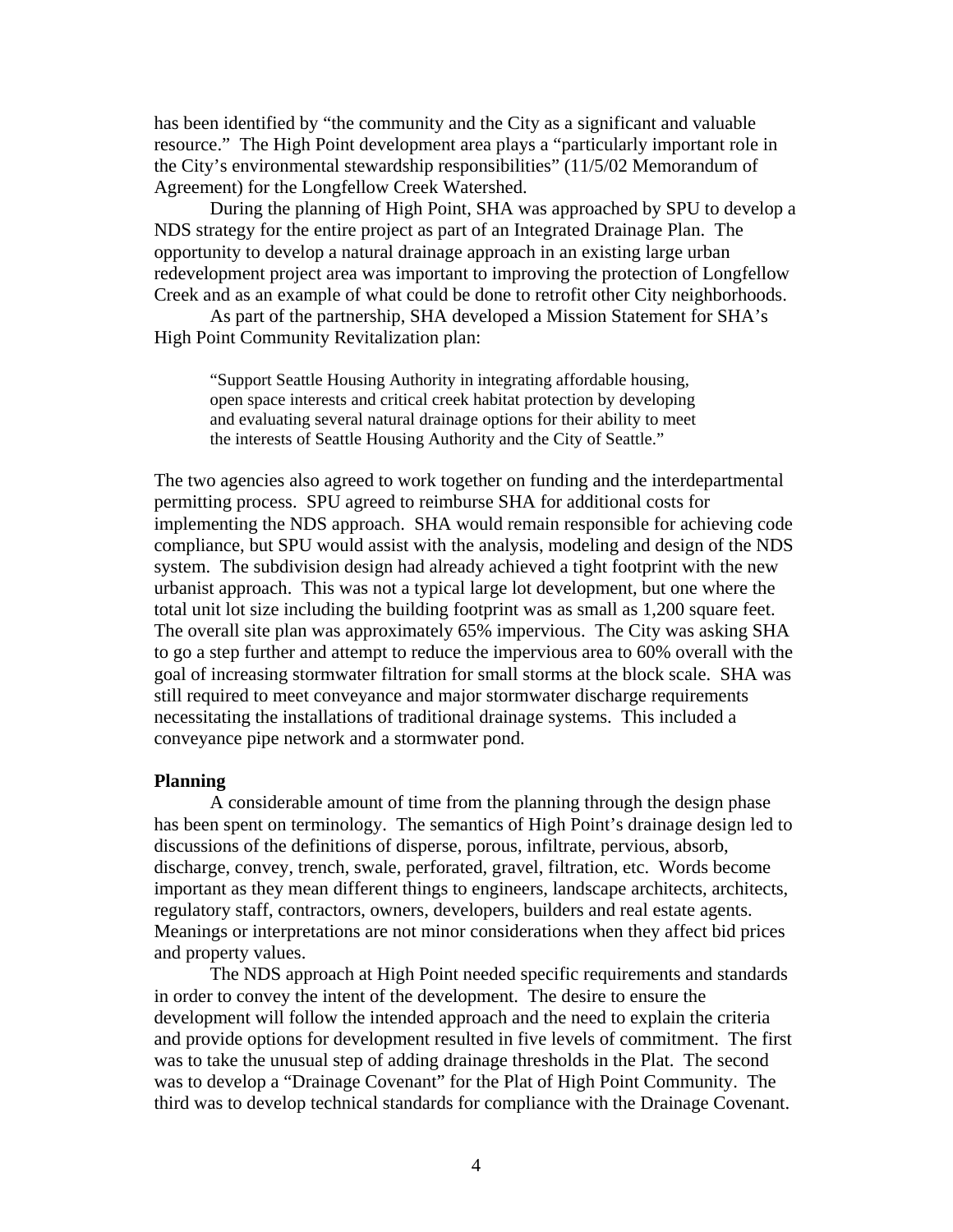These standards have evolved from the originally envisioned design guidelines to an approach facilitating permitting and implementation. The fourth level was the development of a Covenant for Maintenance of Natural Drainage Landscape, Open Space, and ROW for the High Point Community. This association involves all properties within the Plat of High Point Community and includes authority for fee assessment, maintenance and enforcement of common areas including the natural drainage landscape. The fifth level is the Memorandum of Agreement (MOA) between the City of Seattle and the Seattle Housing Authority regarding funding and maintenance of the drainage system.

 The High Point NDS began as a partnership between two public entities interested in redevelopment addressing community needs for affordable housing and a pedestrian friendly neighborhood incorporating progressive infrastructure. At times partners had different priorities since SHA's primary commitment was to housing and community building. SPU's ultimate goal was fully implementing the NDS within the development and downstream water quality.

 Many city departments became involved in the High Point natural drainage approach since, in one way or another, the design criteria and space needs impacted all of them. Although there was an undercurrent of "we are being compromised for drainage," the discussions were valuable in getting interdepartmental understanding of each other's requirements. SHA remained committed to trying this new approach and continually thought of ways to use the drainage design to spearhead community building. This type of commitment was crucial in keeping all parties focused on the long-term goal while intermediate hurdles popped up.

#### **Plat**

 Restricting the Plat was not something SHA, the surveyor's, or the land-use attorney wanted to do. The implications to the Plat as well as the Building and Site Permitting were not part of early discussions. These restrictions came about primarily due to City concerns on their ability to control the site development after the initial project was built and the future remodeling projects came in for permit. Now the City has decided to enter the permit data into their GIS for long-term tracking.

 To achieve the drainage goals, each block was identified as having an "Allowable Percent Impervious Surface Coverage." During the review of each individual project, a "Permit Submittal Chart for Drainage Requirements" is filled out and checked to ensure an applicant did not exceed a predetermined allowable percentage of impervious surface. Once the project was permitted, the actual "total percent of impervious coverage" for a given block is entered into the City GIS system. This will be used to prevent any future redevelopment from exceeding previously permitted impervious surface thresholds.

#### **Design Goals**

 In developing the NDS for the High Point project, SHA and SPU looked to mitigation measures that could manage and treat the stormwater closer to its source, while at the same time meeting SHA's goal of building an affordable housing community with a traditional in-city neighborhood feel. In other words, standard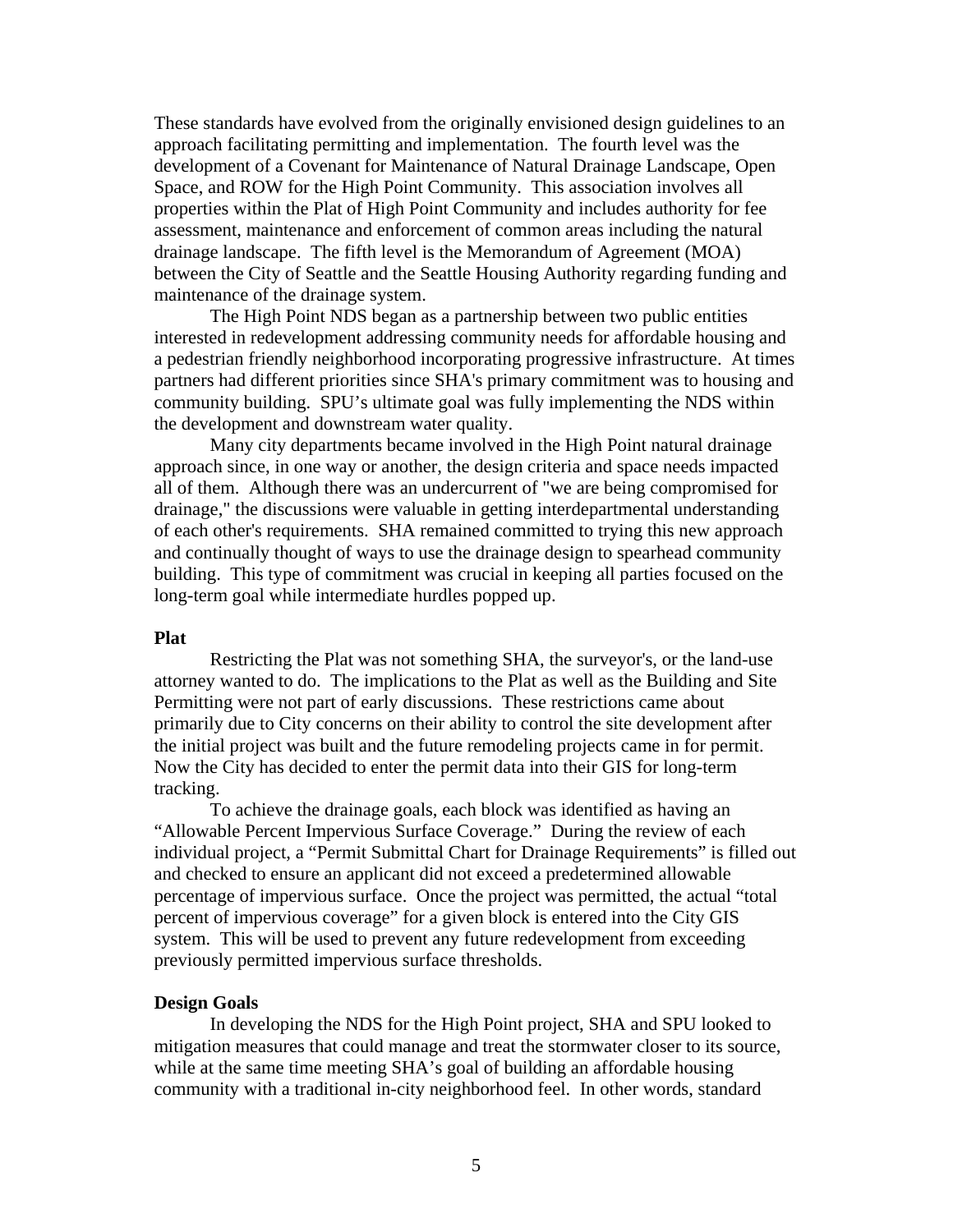curb and gutters were a requirement in order to blend in with the adjacent older neighborhoods. Some of the stormwater mitigation measures include: allowing building roof drainage to sheet-flow across a lawn and planting areas, amending the soil of lawns and landscape areas to improve the absorption capability of the soil, developing filtration drainage swales to treat stormwater runoff from adjacent properties and streets, mitigating the allowable impervious and pervious areas for a site, and using porous paving materials.

 The proposed drainage system approach for the main High Point drainage sub-basin includes an integrated network of both NDS facilities, such as vegetated swales and conveyance swales, along with the traditional catch basin/inlet structures with a drainage conveyance-piping network for the large storm events. In addition, a stormwater detention pond was included and sized to provide flow control for the 2 year, 25-year, and 100-year, 24-hour design storms. The traditional drainage systems of pipes and detention were required when it was determined that on-site soils, even with amendments, would not fully accommodate larger flows.

 Subdivision design establishes the relationship between buildings and infrastructure. Yet infrastructure design is typically an afterthought to the site layout dictated by pre-existing standards. This project incorporates both planted and grassy swales throughout the development as a priority of the site layout. The swales have specially-engineered soil beneath the grass and plants that store and treat the runoff from the roadway and housing development. This system provides a much greater opportunity to cleanse, cool and infiltrate stormwater runoff than the traditional piped and centralized stormwater management approach.

## **Design Approach and Modeling Results**

 The natural drainage approach combines creative street edge alternatives and stormwater management techniques which provide infiltration, filtering and flow control to reduce pollutant discharge, decrease erosion, and stabilize the creek water temperature. For this project the NDS goal of infiltrating stormwater into the native soil was not pursued due to the steep slope adjacent to the project site. Based on modeling results, the stormwater runoff from the system will function similar to predeveloped pasture conditions despite the neighborhood's high density. In developing the natural drainage plan, the landscape architects applied the various options tailored to the needs of each neighborhood block. These included a network of grass and treelined streetscape treatments, along with vegetated swales throughout the new street ROW to retain and slow stormwater runoff while bringing aesthetic value to the neighborhood. The street edge treatments combine the traditional feel of an established Seattle neighborhood with garden walks, which encourage a more walkable neighborhood.

 The natural drainage plan also creates multi-functional open spaces including a new pond park, pocket parks, and areas for children to play. These spaces also serve as underground water storage. The plan also calls for minimizing some street widths from 32 to 25 feet to reduce impervious areas and add to the traditional urban character of the neighborhood. To help reduce stormwater run-off, porous concrete pavement was used on two City street sections, half of the public sidewalks, and for parking and access on many of the private properties. In an effort to not only limit waste, but also to mimic a forest's natural duff layer, the project has used on-site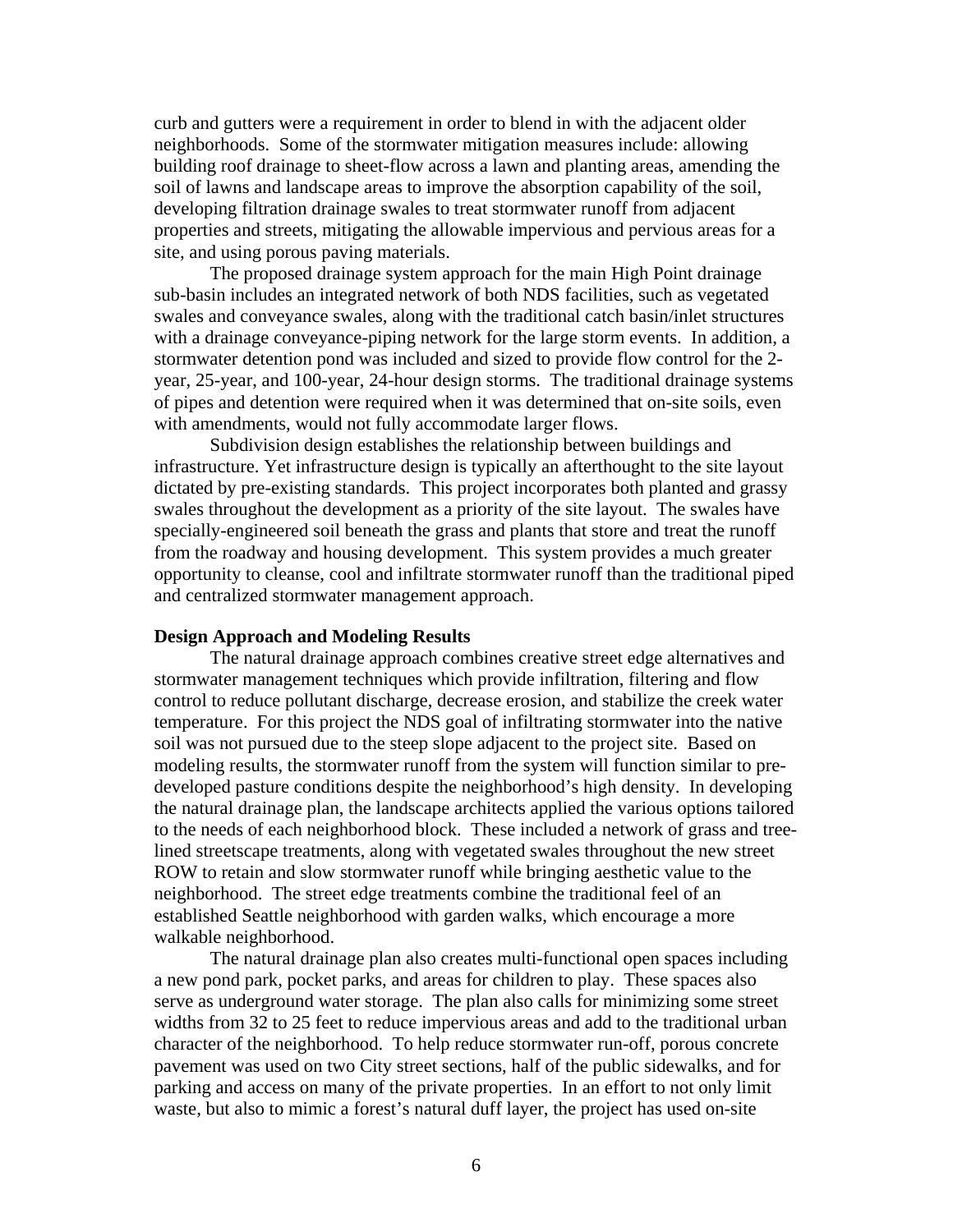wood chips from trees and vegetation to protect the critical root zone of the trees that will be preserved. Amended soils are required throughout the project site to increase the rate of infiltration and water-holding capacity.

 The following are additional performance goals that were used for the site: 1) Bioretention swales are estimated to infiltrate approximately 75% to 80% of the water quality storms. This is slightly less than the goal of infiltrating 100% of the water quality storm event. Additional water quality treatment was provided via biofiltration in the grass-covered and vegetated swales, gravel pocket parks, and via dead storage in the detention pond. The effectiveness of these additional water quality treatment components have not been quantified. SPU used the block-scale results to make quantitative estimates of water quality effectiveness as part of the Plat Drainage Report (2003).

2) Creek Protection Goal - The site must match the baseline flow duration and peak intensity of flows associated with the 2-year storm for the pre-developed condition identified as being pasture. Based on the modeling, the creek protection goal is being met in terms of both peak flow and flow duration standards. 3) Stormwater Conveyance – The pipe storm drain system will convey the 25 year, 24-hour storm event. The pond's outlet structures will convey the 2-year, 25-year, and 100-year design storm events. Based on modeling results at the point of compliance, the storm drain and pond overflow systems meet design goals.

# **Existing Soil Conditions**

In order to determine the native soils properties for reuse as an amended soil base in the NDS system, a geotechnical soils analysis was completed. The study characterized the site's soils as primarily Silty Fine to Fine Sandy Silts, resulting in a potential infiltration/storage rating of "poor." This information created the need to engineer the redeveloped site's soils to achieve the desired hydraulic conductivity within the NDS swales. Because infiltration was not a key component of this project's NDS design concept, SPU's standard approach to determine native soil infiltration rates, the Pilot Infiltration Test, was not used.

#### **Natural Drainage System Strategies**

 The natural system design proposed to integrate 15,000 lineal feet of vegetated and grassy swales throughout the development within the ROW planting strip. These swales include engineered soil to provide storage and infiltration opportunities. Each swale is designed to treat the runoff from the street and housing of the adjacent block. At a system scale, the NDS will provide water quality treatment for the 6-month storm and attenuate the two-year, 24-hour storm to predeveloped pasture conditions. This distributed block-scale system provides a much greater opportunity to cleanse, cool and infiltrate stormwater runoff than the traditional piped and centralized management approach. The design team developed a block-scale continuous hydrologic model to refine the design performance and predict how the system will perform under different storm events. After the project is completed, SPU will be work with the University of Washington to monitor the performance of the built system at the block and sub-basin scale.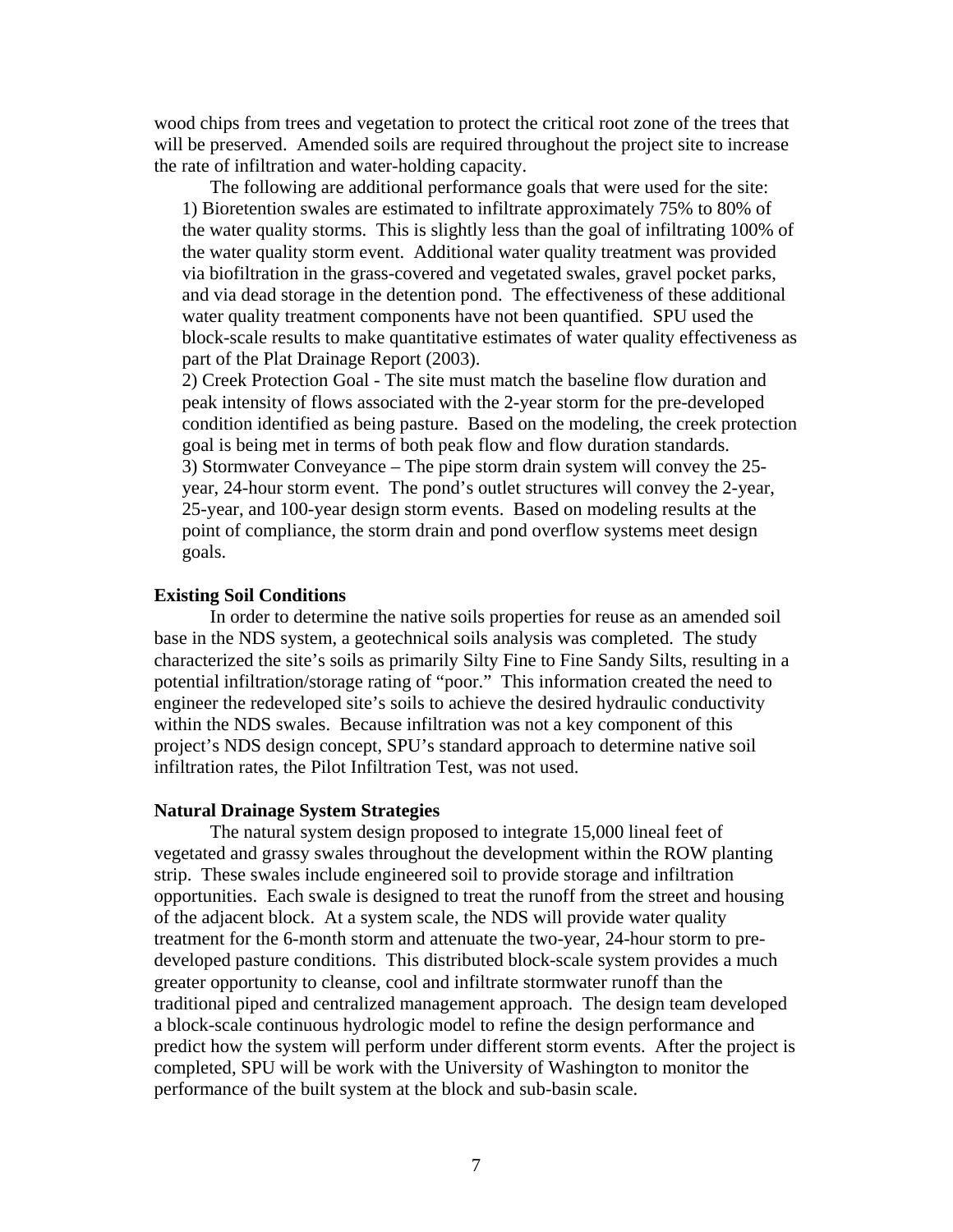#### **Delineation of the NDS Swales within the Public ROW**

 Assumptions for the location, length and cross-section of the NDS swales within the public ROW were based upon discussions with SHA and SPU. The locations for the NDS facilities were based on a two-step process:

1) Delineate which side of the street the swale would be located: Based on the housing concept plan, the swales were located on the side of the street with the least amount of driveway crossings and existing street trees to be saved. 2) Delineate the location for each swale type: shallow grass-lined and deeper vegetated. Since the NDS swales would be located within the planter strip of the street ROW, the ability for pedestrians to easily cross the planter strip to reach their parked vehicles was a primary criterion that determined the location of shallow grass-lined and deeper vegetated swales. Vegetated swales have also been located to delineate the intersections and within areas that have parking restrictions.

# **Site Design**

 Site design strategies were also required in order to meet the 60% impervious goal for the townhouse style of housing. At the planning level this appeared very feasible, but as the design worked through programming the impervious areas (such as the overhangs, patios, walks, driveways, storage sheds, and mailbox zones), it became apparent that more aggressive strategies would be required.

 The City was concerned about the ability through current City regulations to restrict development beyond the zoning. This resulted in applying restrictions to properties at a "parent-lot" level that were recorded in the Plat. These restrictions cover impervious area, drainage connection points and requirements to disperse roof drainage on-site.

 Design modifications were required to keep individual parcels within the Plat's requirements. These changes primarily impacted the percent of impervious surface and required revisions to accommodate porous pavements and therefore reviews for permits became a concern. City planners and engineers did not believe their current review process could accommodate the review of the NDS design strategies. Initially, it was thought that guidelines would be sufficient however, as discussions progressed, it was apparent that a much tighter set of guidelines would be required that is now called the *High Point Community: Site Drainage Technical Standards* manual. This 86-page document will allow reviewers to work from a set of approved standards as well as give builders some certainty in the process. This manual includes stormwater LID parameters and practices to be followed for each High Point City Block's project.

#### **Permitting**

 The City of Seattle Department of Planning and Development (DPD) coordinated with SPU & SHA to resolve the various permitting challenges. The various levels of permitting for a major redevelopment allowed opportunity to take advantage of this alternative approach. While it was initially thought that partnering on drainage might simplify the overall permitting, in the end it became more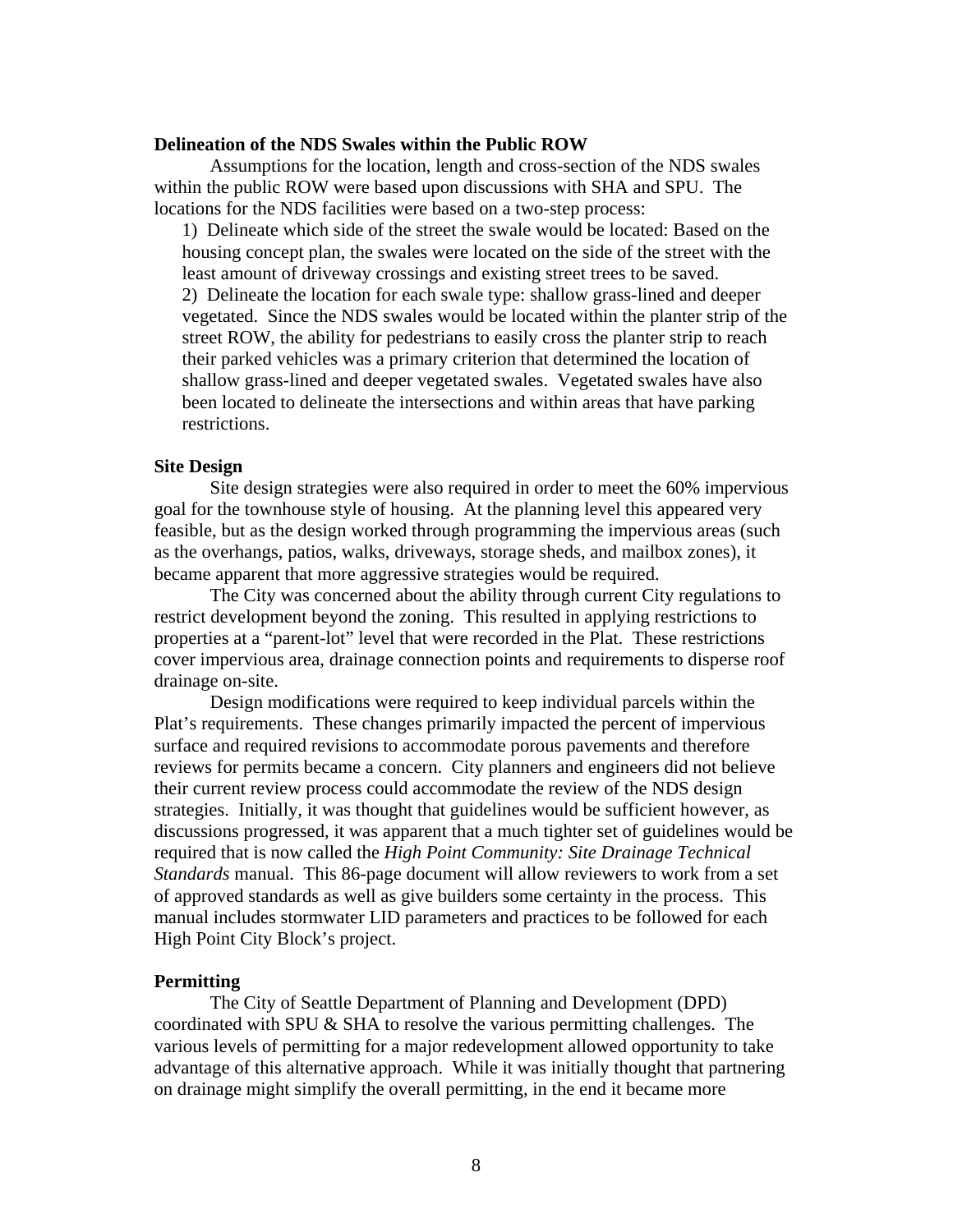complicated. The success is that two public agencies continued to work through differences and constraints to achieve the bigger goal of an example of a sustainable urban community. As mentioned within the "Plat" section of this paper, these design goals were achieved through the project permitting process and tracked via GIS by DPD.

## **Construction**

 An early goal was to develop an affordable approach to natural drainage that could be implemented in other City neighborhoods. As the design progressed it was a tough challenge to avoid engineering design criteria that would inflate construction costs. The second area of concern was not attracting potential bidders due to the unusual drainage approach and high level of attention to the project. The team attempted to describe the work with routine construction materials and terminology in order to minimize the cost impact of doing something different.

 Since this is the first large scale approach for a NDS in the City of Seattle, there's a higher level of City oversight than a typical project. The contractors are required to protect the natural drainage zones and the porous pavement from both traffic and adjacent drainage until project sites are adequately stabilized. To the SHA and SPU satisfaction, successful and very competitive bids were received.

## **Benefits and Amenities**

 The natural drainage approach provides much needed green space in dense urban areas. Vegetated swales that include grasses, perennials and shrubs support the natural system and create "garden walks." Grassy swales reflect the character of the neighborhood and encourage interaction between neighbors. Multi-functional open space includes detention ponds and storage under neighborhood parks. In addition to reducing runoff and preserving the health of the creek, the benefits included attractive plantings and landscaping that create "garden walks." The result is a more walkable neighborhood reducing the desire to drive vehicles as frequently.

 Reduced street width from 32 to 25 feet not only reduces impervious areas, but also gives an historical look and feel to the neighborhood streets. Using this design approach still maintains on-street parking while also serving as a trafficcalming device.

#### **Conclusions**

 The High Point redevelopment provides guidelines for future construction of publicly and privately funded homes that encourages sustainable design approaches. Using a performance-based approach, the design meets the needs of the client, infrastructure stakeholders, and serves an ecological function. Most importantly, the High Point model challenges beliefs that dense urban design and ecological performance are mutually exclusive. The City stormwater code and the High Point redevelopment project confirm Seattle's environmental commitment for sustainable development to maintain a high quality of life.